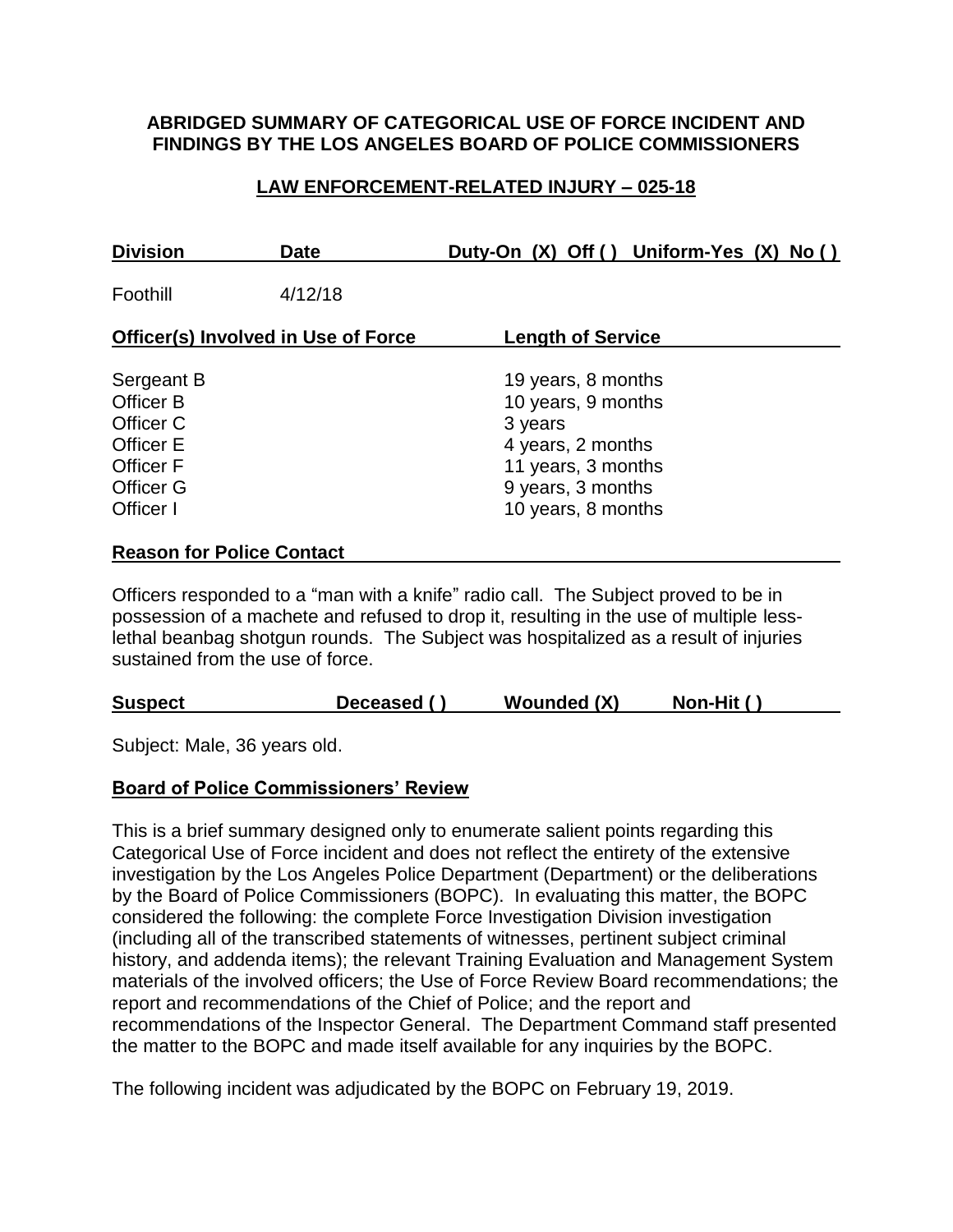#### **Incident Summary**

This incident began when Officers A and B received an emergency Code-Three, man with a knife, radio call from Communications Division (CD). The officers were in a marked black and white police vehicle with Officer A as the driver. The Person Reporting (PR), described the suspect as wearing a black shirt and black pants, armed with a machete. According to the PR, the Subject appeared homeless and was panhandling and threatening citizens with the machete.

CD inquired whether Officers A and B were beanbag shotgun equipped; they responded in the affirmative. Additionally, per the Department's response protocol for calls involving knives, swords, or edged weapons, CD requested a supervisor to respond. Sergeant A advised CD over the base frequency that he/she was responding and requested an additional unit to be dispatched Code-Three. Officer B then requested an Air Unit to respond and for CD to contact the PR to obtain an updated location of the Subject.

CD broadcast that the Air Unit was grounded, due to wind, and that the PR was no longer at the location.

Officers A and B approached the location, and Officer B notified CD of their status and location (Code-Six) as Officer A turned off the police vehicle's emergency equipment. The officers determined who would take on contact and cover roles and additionally opted for Officer B to be assigned to less-lethal force, entering the parking lot accordingly. The officers observed the Subject, who matched the description provided by the PR, standing near a stand-alone purified water kiosk in the shape of a windmill at the side of the parking lot. With the Subject's back to the officers, Officer A parked the police vehicle facing approximately 19 feet away from the Subject.

Officer A, believing that the Subject was armed due to the information provided by the PR and believing the situation could lead to deadly force, exited the police vehicle, unholstered his/her firearm, and held it in a two-handed, low-ready position. Officer A called out to the Subject, and the Subject turned clockwise, revealing a machete in his right hand. Officer B, who was armed with a beanbag shotgun and standing at the passenger door of the police vehicle, immediately ordered the Subject to put down the machete in English. The Subject did not comply, and Officer A repeated the command in Spanish.

Each utilized beanbag shotgun had an affixed side saddle shell carrier that contained six less-lethal beanbag shotgun rounds.

The Subject continued to ignore both officers' commands, and Officer B requested a backup unit to respond, citing the Subject's failure to cooperate. According to Officer A, as he/she continued to order the Subject to drop the machete, the Subject replied in Spanish, "For what?" Officer A then heard the Subject claim in English that he was a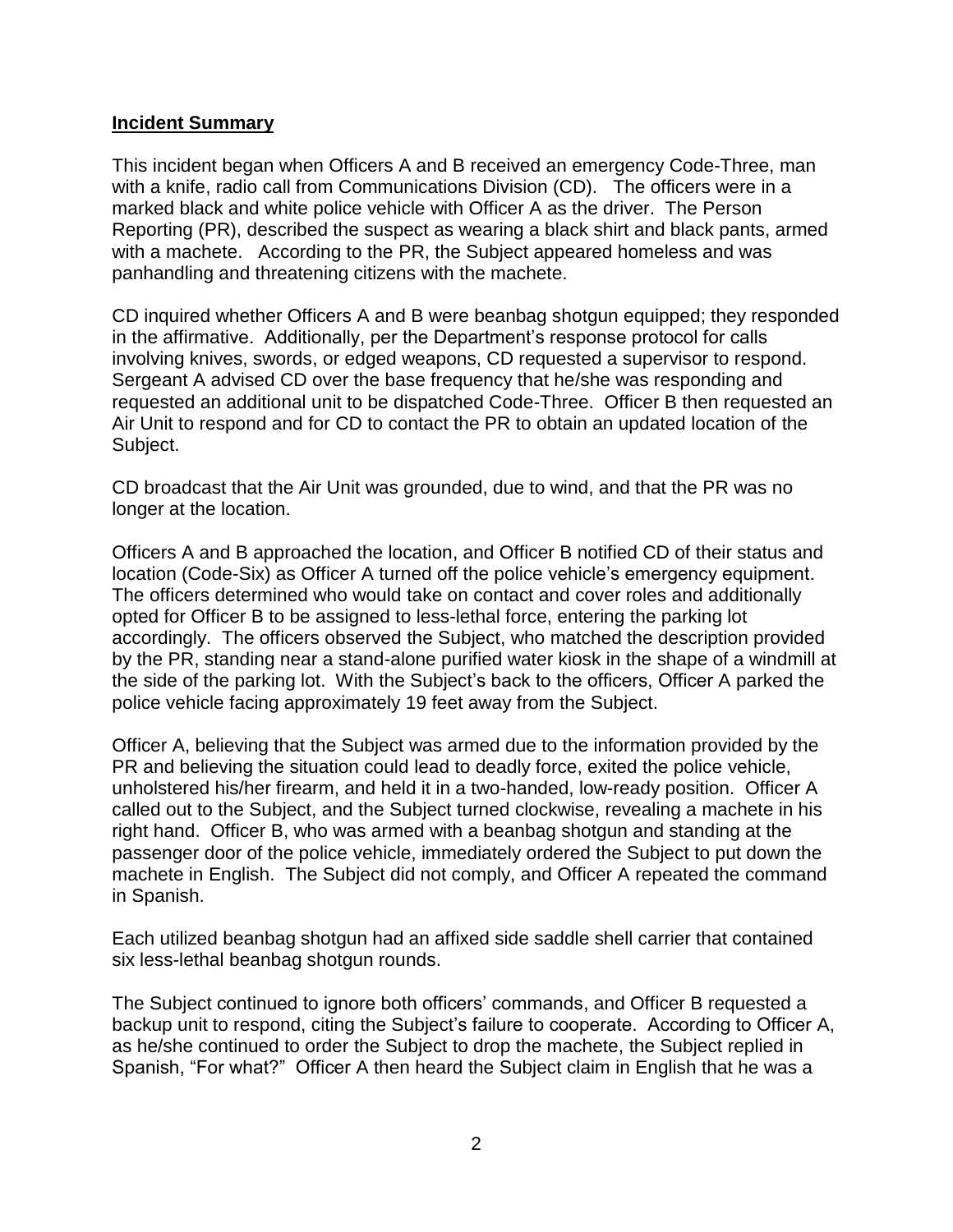member of the Central Intelligence Agency (CIA) while he simultaneously displayed a pendant that was attached to the zipper on the bottom of his jacket.

Sergeant A arrived at the scene and parked near the primary unit, facing toward the Subject. Sergeant A exited his/her police vehicle and immediately ensured that the officers were in possession of a beanbag shotgun. Officer A then warned the Subject in English that, if he did not drop the machete, he would be shot with a beanbag and that it would hurt. The Subject replied in English, "You better not beanbag me," and Officer A noted the Subject took a fighting stance. The warning was repeated multiple times by both Officers A and B as well as Sergeant A, but the Subject failed to comply. Sergeant A notified CD of the officers' specific location and reiterated that the Subject was not complying.

Sergeant A instructed Officer B to shoot the Subject with the beanbag shotgun in the event the Subject advanced toward them. As the officers awaited the arrival of back up units, Officer B attempted to de-escalate the situation by conversing with the Subject and assuring him that he/she did not want to hurt him. The Subject refused to drop the machete and was holding it as backup units arrived.

Upon arrival, Officer C, having observed the Subject armed with the machete which could cause serious bodily injury, unholstered his/her firearm and deployed to the left of Officer A, at the drivers' side of his/her (Officer A's) police vehicle and provided lethal cover. Officer D also observed the Subject armed with the machete and after initially retrieving a beanbag shotgun, transitioned to his/her shotgun, and deployed to the driver's side of Sergeant A's police vehicle, in a position to provide lethal coverage.

Officer E observed the Subject armed with the machete and fearing for his/her safety and that of his/her partners, unholstered his/her firearm as he/she deployed to the right of Officer B. Officer E was positioned at the passenger side of his/her police vehicle and provided lethal cover.

Officer F, having been dropped off by Officer G, armed him/herself with a beanbag shotgun and deployed to the passenger side of Sergeant A's vehicle, providing lesslethal cover. Officer G, upon moving his/her vehicle out of the street and into the parking lot, deployed behind Officers A and C. Upon donning gloves, Officer G, having observed the Subject armed with the machete and brandishing it in an aggressive manner towards officers, unholstered his/her firearm and positioned him/herself to the left of Officer C, positioning him/herself to provide lethal cover.

As the aforementioned officers deployed, Officers A and B continued unsuccessfully to have the Subject comply with their commands. Sergeant A, from his/her position close to the officers, observed multiple civilians in the parking lot and began to direct them away from the area. With officers in position, Officer B notified them of his/her intention to fire the beanbag shotgun if the Subject was to move. Officer B then warned the Subject not to take another step toward the officers or he would be shot with the beanbag.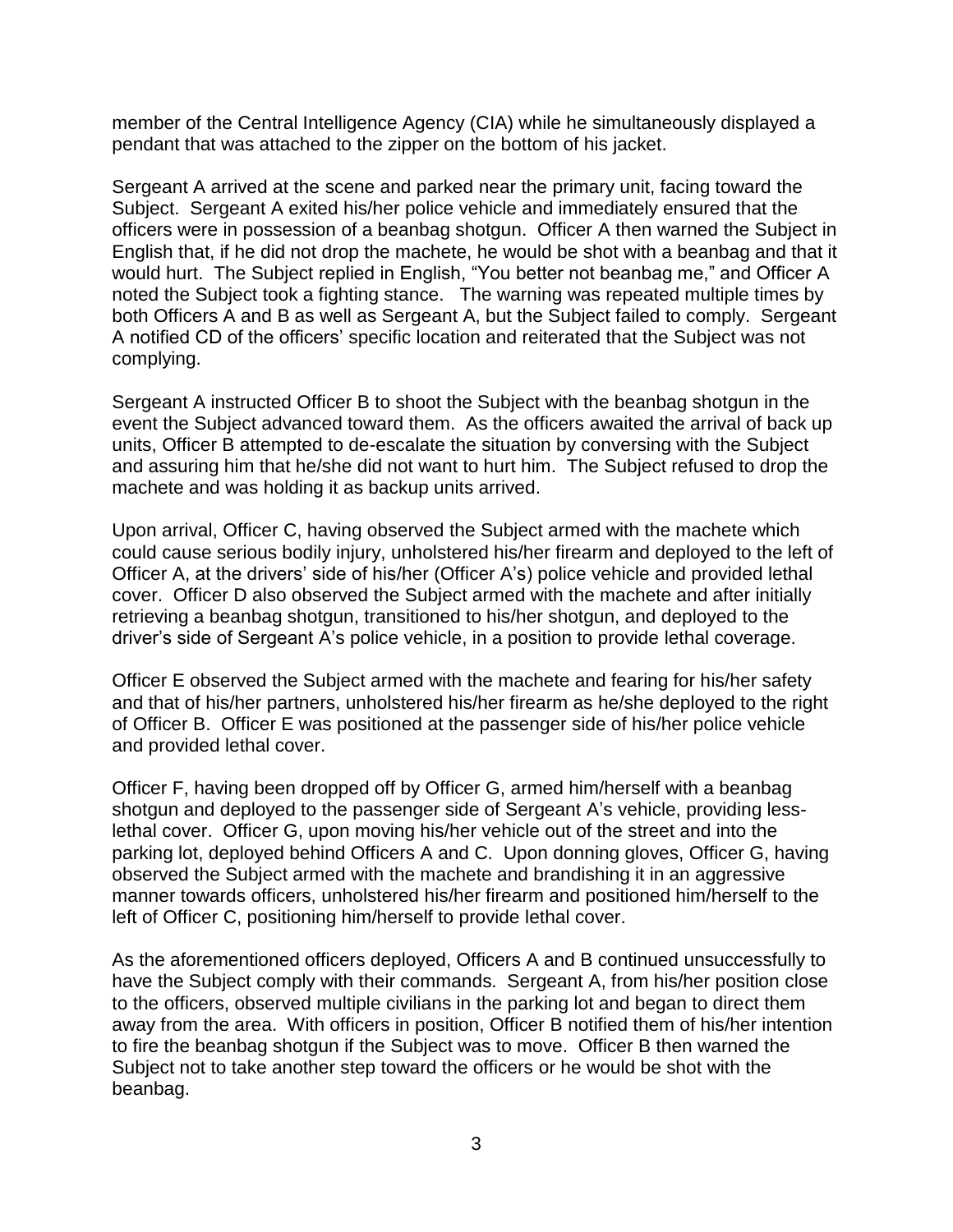Officers H and I (driver) arrived on scene. Another officer drove close to the location and according to a radio request made by Sergeant A, blocked traffic. Officer I parked his/her police vehicle at the mouth of the driveway, facing the Subject.

After approximately five and one-half minutes of unsuccessfully attempting to get the Subject to drop the machete, Sergeant A announced, "Beanbag ready," and then announced, "… standby, whenever you're ready." Officer B then observed the Subject make a side step and announced, "Beanbag standby," which was repeated by Officer F. As the Subject raised his machete, Officer B fired two less-lethal beanbag rounds at the Subject, and Officer F fired one, striking the Subject on his front and left side torso area.

Officer F described his/her target area as, the Subject's "like, middle torso area."

Officer B then ordered the Subject to put down the machete. The Subject did not comply and began to walk toward the open businesses. In response, Officer B fired an additional four less-lethal beanbag rounds from his/her position and Officer F, at the direction of Sergeant A, fired three more rounds from his/her position. The Subject, having been struck multiple times on the back and front torso area, as well as the upper right leg area, turned and walked between two parked vehicles.

The Subject was wearing multiple layers of clothing including two jackets, a sweater, and two shirts.

Sergeant B, who arrived moments earlier and was close to Officer F, began to direct officers toward the Subject's direction of travel, while ensuring there was no cross fire. Officer I, who had since retrieved his/her beanbag shotgun from the rear cargo area of his/her police vehicle, also deployed on foot.

Since Officers H and I responded upon exiting roll call, they opted to place their beanbag shotgun in the rear cargo area of their police vehicle (sports utility vehicle) as opposed to the shotgun rack.

Officer F, having loaded his/her last two beanbag rounds into his/her shotgun, also followed the Subject on foot. Officer B, who had expended all his/her rounds, retrieved an additional beanbag shotgun from Officer D and trailed behind Officer F as he/she followed the Subject. Sergeant A, along with Officers A, C, and G paralleled the Subject, and then moved to put themselves between the Subject and the open businesses. The officers continued to order the Subject to stop and drop the machete as he continued while yelling to the officers that he had already told them that he worked for the CIA and that he had identified himself.

Meanwhile, Officers B, F, and I fanned out, facing the Subject with Sergeant B close to them. With the Subject nearing the storefronts, Sergeant A instructed officers to get another beanbag and Officer I announced twice, "Beanbag standby, beanbag standby." Officers B, F, and I fired an additional nine less-lethal beanbag rounds at the Subject in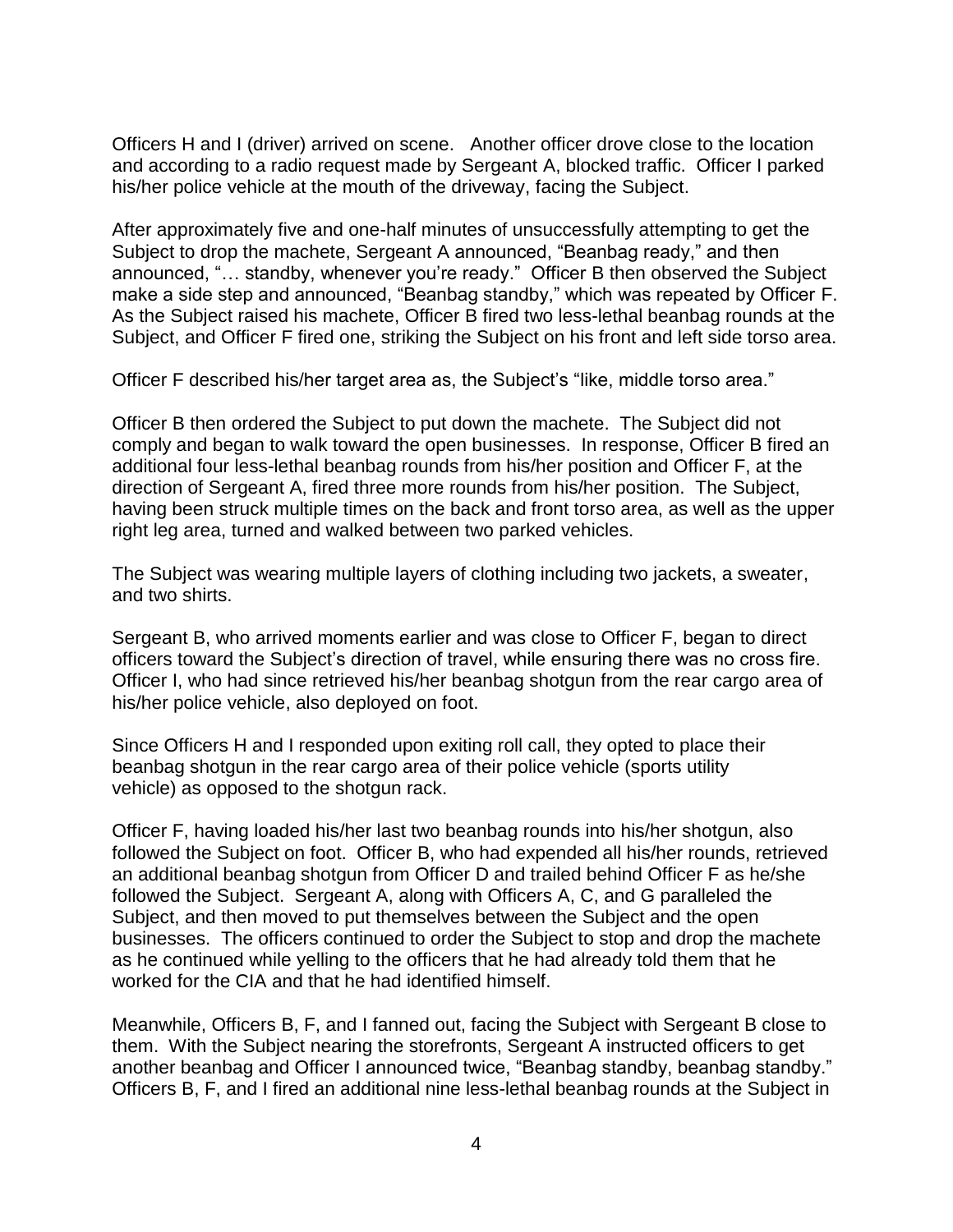a northwest direction. Officer B stated that he/she, "realized that the beanbags on [the Subject's] torso were not being affective enough to stop him [the Subject], so I started firing at his legs."

Officer I fired three rounds, Officer F fired two rounds, and Officer B fired four rounds.

The Subject was struck in the legs with multiple beanbag rounds and went to the ground. The Subject laid on his/her back while still maintaining possession of the machete and began to roll side to side. The officers commanded the Subject to raise his hands and to go to his stomach but the Subject failed to comply. Officer H who was close to the Subject and to the right of Officer I, observed the Subject raise up and feared that he would get to his feet and charge civilians who were standing nearby. In response, Officer H instructed the beanbag shotgun to be deployed again and Officers B and I, each fired one additional less-lethal round at the Subject, striking his lower body. The Subject remained on his back and per Sergeant B, from his/her position close to the Subject, instructed officers to stop.

Simultaneously, the officers deployed, tightening the perimeter on the Subject as multiple officers ordered him to roll onto his stomach and drop the machete. Sergeant B heard multiple officers giving orders and, in an effort, to control the situation stepped closer to the Subject and took over the role of giving him commands. Sergeant B began to order him to raise his hands and demonstrated to the Subject how Sergeant B wanted it done. The Subject did not comply and while holding the bottom of his jacket told Sergeant B, "…this is my identification."

Sergeant A inquired if Officer B had any more rounds, and Officer B replied that he/she had one more. Sergeant B instructed everyone to, "Hold still," and then deployed toward the Subject, requesting that commands be given to him in Spanish. Officer C provided commands in Spanish, but the Subject still did not comply and remained lying on his back with the machete in his right hand.

As the commands were being given, Sergeant B took up a position close to the Subject between two parked vehicles. Once there, Sergeant B requested for two officers to join him/her, and Officers C and G responded. Sergeant B had Officer C deploy further away to get a better view of the Subject. Officer C provided lethal coverage as he/she began to converse with the Subject in English. The Subject still refused to raise his hands or go to his stomach, and Officer C informed Sergeant B that the Subject still had the machete next to him. Sergeant B began to converse with the Subject in English and the Subject again displayed an unknown item, attached to his jacket zipper, and, in English, informed Sergeant B that he had already told them who he was, all the while refusing to comply with commands.

Meanwhile, Officer B, having already informed Sergeant A that he/she had one beanbag round remaining, asked if he/she should fire his/her beanbag shotgun again. Sergeant A, fearing the Subject could get up and attack the nearby civilians and realizing it was still unsafe for officers to approach, advised Sergeant B to provide the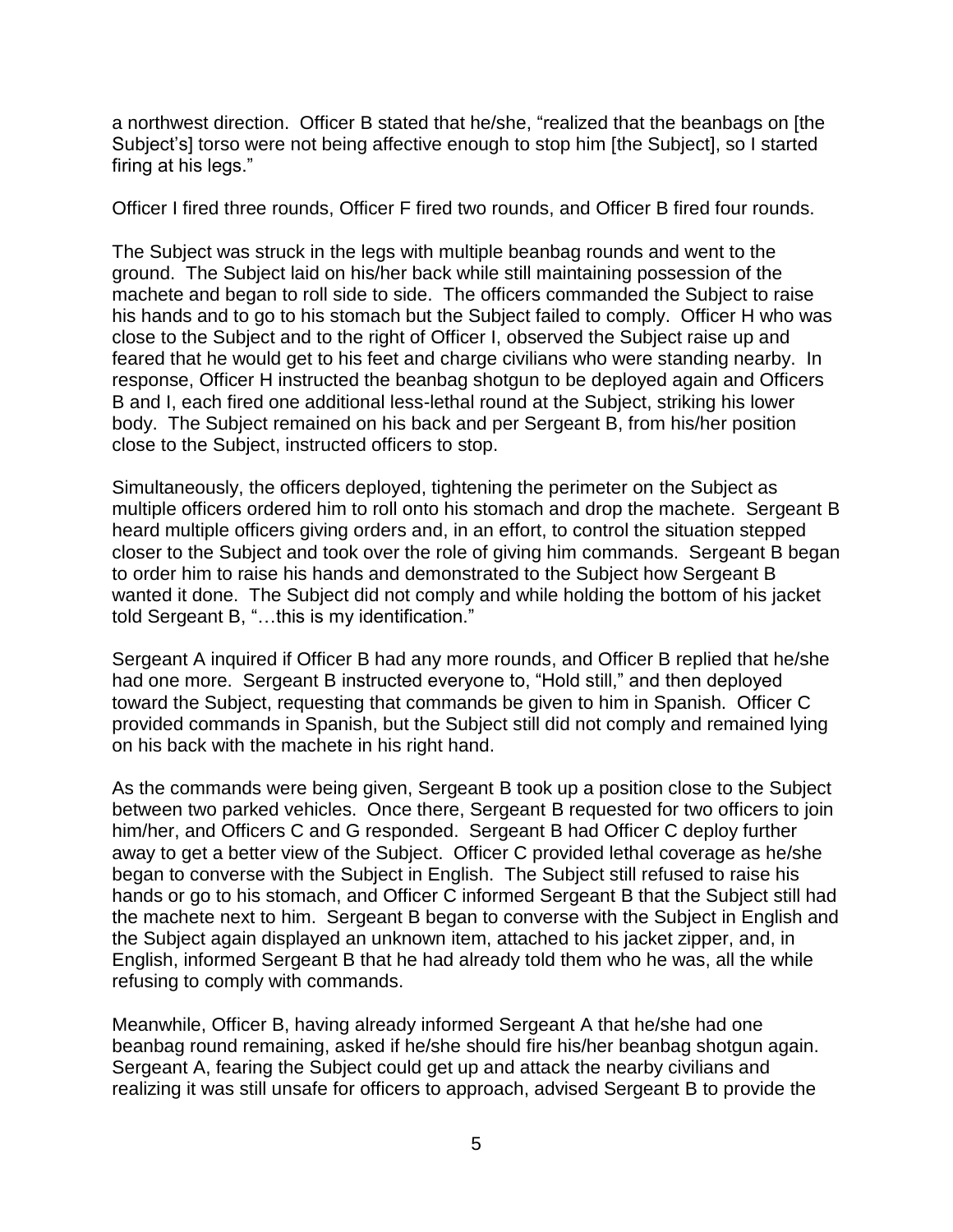Subject with another warning. Sergeant B warned the Subject twice that he would be shot with the beanbag, that it would hurt, and asked if he understood. The Subject did not reply, and Sergeant B continued to request that the Subject roll onto his stomach, but the Subject still did not comply. Approximately three minutes after the last beanbag round had been fired, Officer I announced, "beanbag standby, beanbag standby." Officers B and I then each fired one less-lethal beanbag round at the Subject, striking him on the left outer thigh area.

Prior to the aforementioned rounds being fired, Officer H stated aloud, "Somebody has to hit him with the beanbag again."

The Subject failed to roll onto his stomach and Officer B, who had expended his/her last beanbag round, responded to Sergeant A's vehicle to retrieve an additional beanbag shotgun. Simultaneously, Sergeant B stated, "My concern was at that […] he was not hurt. He was going to get up. And I thought I can't allow that. If he gets up, now where he is and what's going around us here, my reaction was we had to tactically do something to nullify it now."

Sergeant B, having knowledge of Officer I's past military experience and shooting ability, requested that Officer I join him/her at his/her position close to the Subject. Officer I met with Sergeant B and informed Sergeant B that he/she had one beanbag round remaining. Sergeant B requested that Officer I deploy close to their position and requested that Officer I shoot the Subject on his hand. The Subject then began to claim, multiple times, that he was a Green Beret as Officer I reached his/her position between two parked vehicles. Upon announcing, "beanbag standby, beanbag standby," Officer I fired one final less-lethal beanbag round at the Subject's right hand.

The beanbag round struck the Subject on the back of his right hand, and the Subject released his grip on the machete. As the Subject raised his right hand above his body and rolled onto his right side, Sergeant B directed officers to move in and take the Subject into custody. Officers C, E, and G, who had since holstered their weapons, approached, as did Sergeant B, followed by Officer I. Officers C and I utilized their feet to slide the machete away from the Subject as the Subject was rolled onto his stomach. As Officer C placed his/her right knee on the back of the Subject's right thigh and took control of the Subject's legs, Officers G and E applied body weight to the Subject's upper body. Officer C then, with the assistance of Sergeant B and Officer E, handcuffed the Subject. Once the Subject was handcuffed, Officer C, with the assistance of Officer E, applied a Hobble Restrain Device (HRD) to his legs at the direction of Sergeant B.

In regard to assisting with the handcuffing, Sergeant B stated that as a supervisor his/her role is, "...to step back and direct people," however, he/she observed the Subject's left hand free and because, "I don't know what he's going to do," opted to control the hand until Officer C handcuffed it.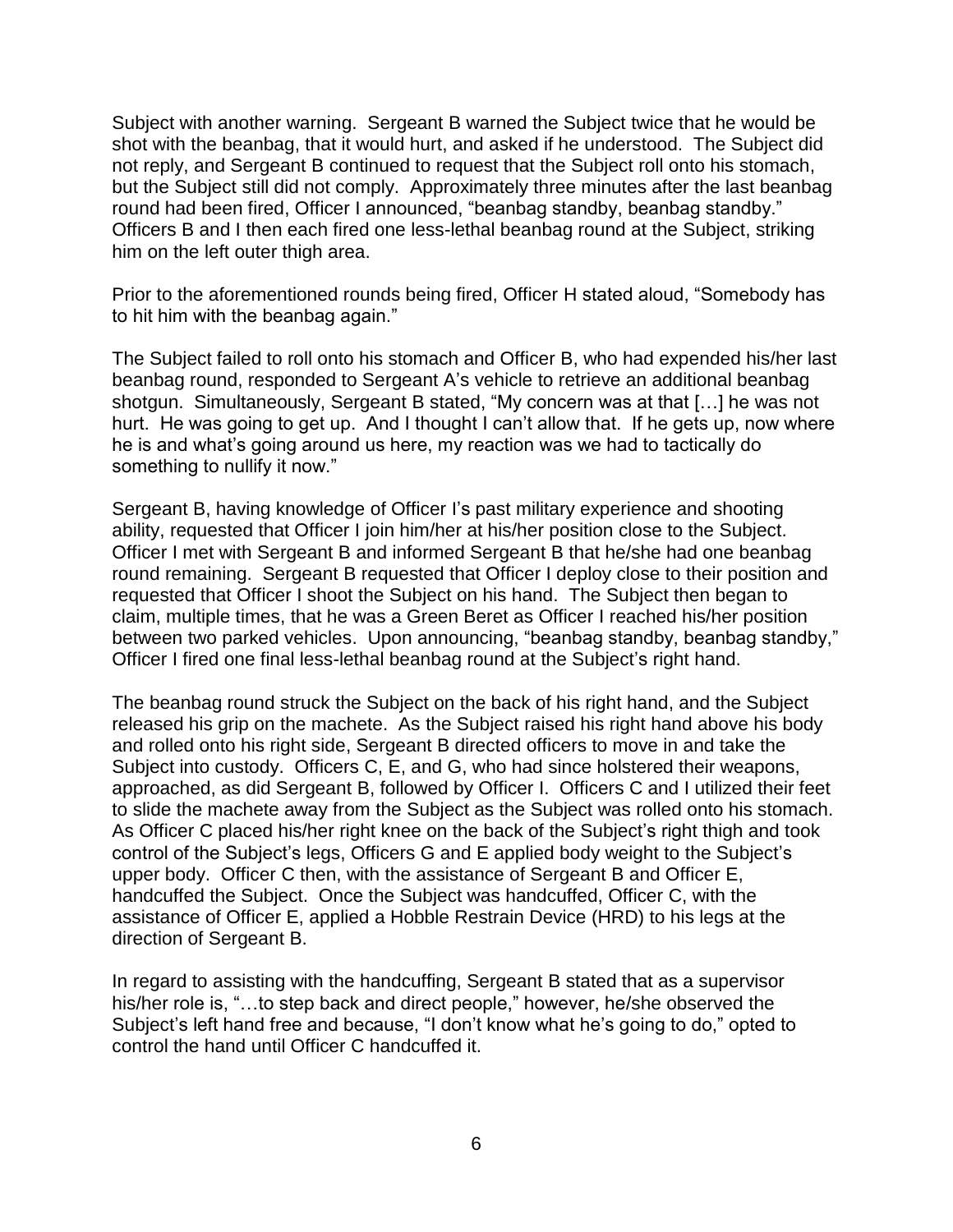Both Officers C and E stated that the Subject was moving his legs when he was hobbled and that they found it necessary to utilize body weight.

Approximately 11 minutes after the initial Code Six broadcast, Officer A notified CD that the Subject was in custody and requested a Rescue Ambulance (RA) to be dispatched.

Below is an account of each officer's actions, who discharged a beanbag shotgun, and their reasoning for doing so. Additionally, it does not represent the sequence in which the officers discharged their weapons since some of them fired simultaneously:

Officer B was deployed at the passenger side of the police vehicle utilizing the door for cover. According to Officer B, he/she and his/her partner took turns giving commands to the Subject to determine who he would respond to. Both officers instructed the Subject to drop the machete and turn away, but he refused. After warning the Subject multiple times that he would beanbag him if he did not comply, the Subject, "…took a step forward in the officers' direction, and he's kind of waving the machete around and he said, 'You better not beanbag me,' which [Officer B] took to mean that he, you know expected to do something if we - - we did anything against him, including bean bagging him."

Officer B also noted that the Subject would shuffle step, as if he was testing them to see how much he could get away with, and feared the Subject's actions would result in deadly force having to be used against him. Once the Subject took a larger step, coupled with him ignoring the beanbag warnings, Officer B believed the Subject was too close and opted to fire the beanbag shotgun. Officer B's first less-lethal beanbag round struck the Subject, who then flinched and raised his machete. In response, Officer B fired a second less-lethal beanbag round at the Subject, and the Subject immediately started to walk away from the officers. Officer B instructed the Subject to drop the machete and then fired a third and fourth less-lethal beanbag round. Officer B immediately loaded his/her last two rounds into his/her shotgun and instructed the Subject to go to the ground. When the Subject failed to comply, Officer B fired a fifth and sixth less-lethal beanbag round. Officer B stated he/she aimed all six shots at the Subject's waist area and estimated they were from an increasing distance, ranging from eight to 35 feet. Officer B further explained that he/she fired all six rounds because, "The issue was [the Subject] was going in the direction of spectators," and added "…there really was no escape for them."

Once Officer B retrieved a second beanbag shotgun, he/she followed the Subject, who was now nearing the storefronts. Officer B feared, "... if he got much further, closer to the civilians that he was going to be killed. They were going to have to shoot him because with the machete, with his actions we couldn't afford to have him approach the unarmed citizens who were there." Realizing the placement of the previous rounds were not effective enough to stop the Subject, Officer B redirected his/her aim at the Subject's left leg and fired four additional less-lethal rounds. The Subject went to the ground, and Officer B noted that the Subject still had not dropped the machete. Officer B fired one additional less-lethal round at the Subject, again aiming at his left leg.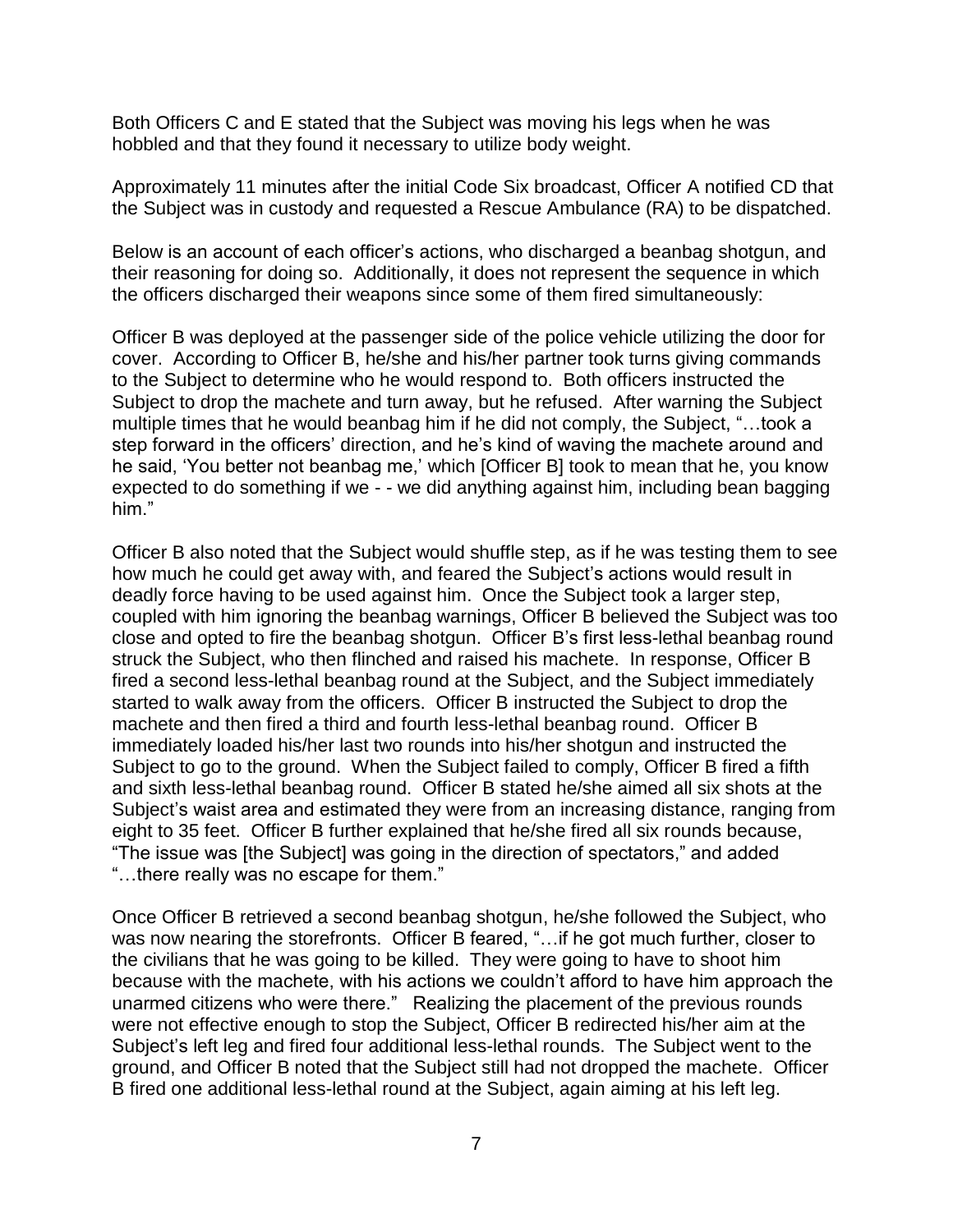Officer B estimated these last five rounds were fired from a decreasing distance of approximately 25 to 30 feet.

Officer B deployed to where he/she relayed to Sergeant A that he/she had one round remaining. The Subject failed to comply with commands being given, and Officer B asked if he/she should fire his/her last round because, "…I felt he was still a serious threat. He's got a machete. It doesn't take more than one or two seconds to get up on his feet and he's right back in action." After the Subject was given another beanbag warning and failed to comply, Officer B heard Officer I announce, "beanbag ready," and Officer B fired one last round at the Subject, aiming at his legs. Officer B estimated this last shot was fired from approximately 25 to 30 feet. This last round was fired approximately three minutes after Officer B had fired his/her previous (11th round) one.

Officer F was deployed at the passenger side of Sergeant A's police vehicle utilizing the door for cover. From his/her position, Officer F observed the Subject agitated, in possession of a machete and refusing to comply with the officers' orders. Although the Subject was conversing with officers, heavy wind was present and Officer F was unable to determine the nature of the conversation. According to Officer F, the Subject was, "…moving aggressively with the machete, kind of waving it around a little bit. He began to kind of walk towards some of the officers." Officer F then heard the command to ready the beanbag and then a command for beanbags to standby. To assure that officers to his/her right heard the order, Officer F announced "beanbag standby" and then, believing the Subject, "…could have either advanced on officers and used that [machete] on officers or could have started going into a place of business or approaching customers in these parking lots and creating some kind of a deadly situation with that," fired one less-lethal beanbag round at the Subject.

As Officer F assessed, the Subject began walking toward the open businesses. Sergeant A called out, "Next beanbag," and Officer F fired a second and then a third less-lethal beanbag round before commanding the Subject to, "Get down on the ground, now." The Subject continued to walk toward the open businesses, and Officer F fired a fourth less-lethal beanbag round from his/her position behind the passenger door. Officer F estimated that he/she fired the four rounds from an increasing distance of approximately 25 to 30 feet, to 35 to 40 feet, aiming his/her first two rounds at the Subject's middle torso area and the next two at his lower buttock area.

Officer F followed the Subject on foot as the Subject walked toward the storefronts. Officer F notified officers on scene that he/she still possessed two to three rounds and then commanded the Subject to get down on the ground. The Subject failed to comply and continued toward the open businesses. As Officer I announced, "beanbag standby," Officer F fired a fifth and sixth less-lethal beanbag round at the Subject, aiming at his lower torso area. Officer F estimated these last two rounds were fired from an approximate distance of 15 to 20 feet.

Officer F then, observing the Subject still armed, slung his/her shotgun and unholstered his/her firearm to provide additional lethal coverage from his/her position. While holding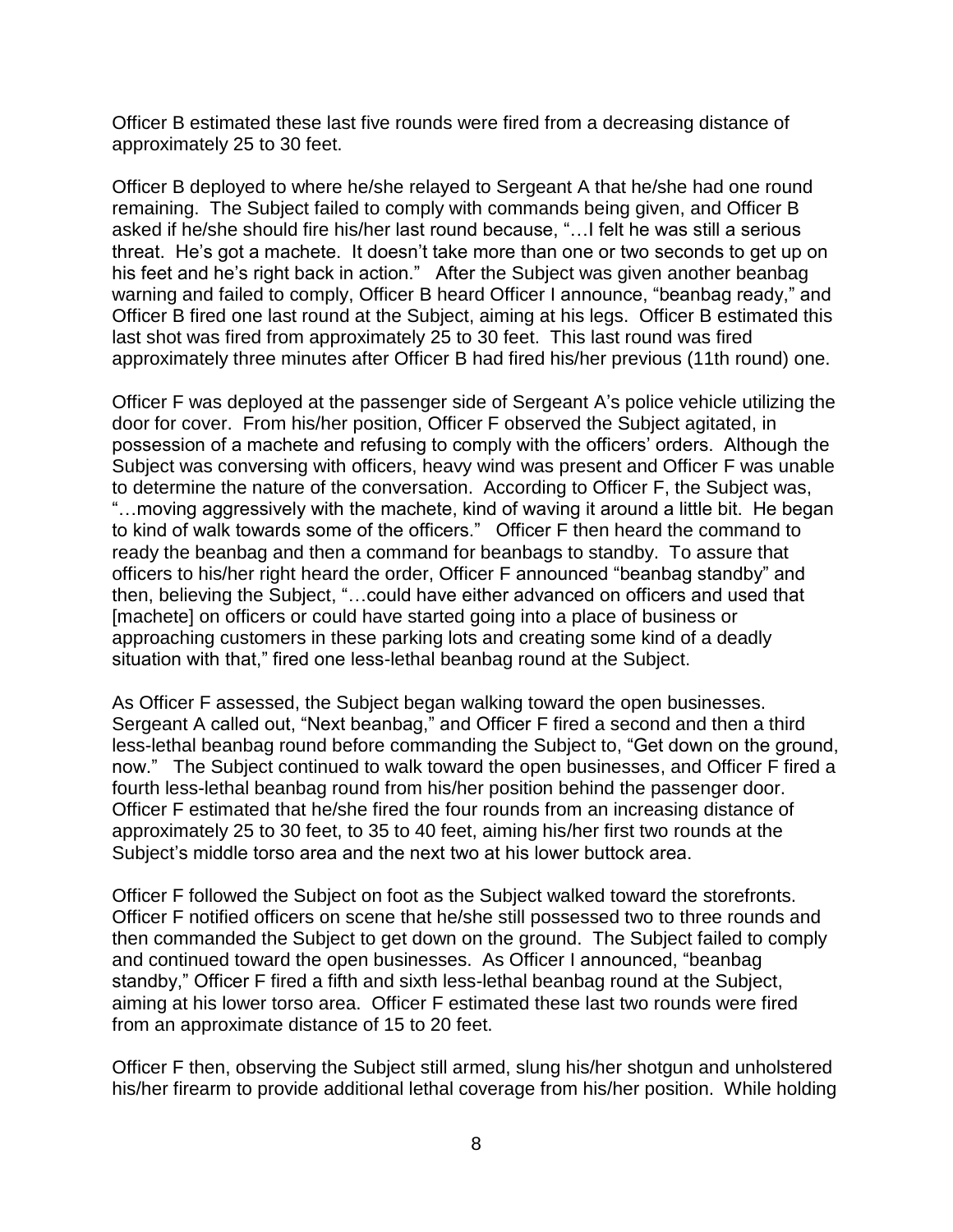his/her firearm at a low-ready position, Officer F assisted in tactically deploying officers who were in possession of lethal and less-lethal munitions.

Officer I arrived on scene and observed the Subject pointing a machete toward the officers. Officer I then heard beanbag rounds being fired and observed the Subject walking towards civilians. Officer I retrieved his/her beanbag shotgun and approached the Subject on foot as he/she neared the storefronts. Officer I deployed towards Officers B and F and announced, "Beanbag standby, beanbag standby." Officer I then, "…in fear that he [the Subject] was going to get inside of the, any of those businesses and cause serious bodily injury with that machete." Officer I fired three less-lethal beanbag rounds at the Subject, assessing between each round. Officer I did not provide the Subject with a warning prior to firing his/her beanbag shotgun and cited the Subject's actions and the immediate threat to civilians.

The Subject went to the ground on his/her back, and Officer I commanded him/her to go to his/her stomach. The Subject failed to comply and according to Officer I, began to get up and, "…in fear that he might again try to get to the business and, and hurt somebody with that machete," Officer I fired a fourth round at the Subject. Officer I estimated the four rounds were fired from an approximate distance of 15 to 17 feet, and stated he/she aimed at the Subject's stomach, because the Subject was wearing a jacket.

Officer I loaded his/her last two rounds and deployed close to the Subject's location. When Officer F became aware that Officer I still possessed two rounds, Officer F had Officer I move to where Sergeant A was deployed. Officer I immediately positioned him/herself close to Sergeant A and notified Sergeant A that he/she had two less-lethal rounds remaining. With the Subject not cooperating, Officer B, who was close to Sergeant A, asked Sergeant A if he/she should shoot the Subject with another beanbag round. In response, Sergeant A instructed Sergeant B to provide the Subject with another warning, which Sergeant B did. When the Subject still did not comply, Officer I announced, "Beanbag standby," and then, "…in an attempt to, attempt for him to let go of the machete," fired a fifth less-lethal beanbag round at the Subject. Officer I estimated that this round was fired from an approximate distance of eight to ten feet, and stated he/she aimed at the Subject's stomach.

Officer I then deployed to Sergeant B's position where Officer I informed Sergeant B that he/she had one beanbag round remaining, and Sergeant B directed Officer I to shoot the Subject on the hand. Officer I deployed to a position directly across from the Subject and announced twice, "Beanbag standby." Officer I then fired a sixth less-lethal beanbag round at the Subject, aiming at his right hand, striking it. Officer I then ordered the Subject multiple times to let go of the machete, and the Subject finally complied and was taken into custody. Officer I estimated that his/her final round was fired from an approximate distance of five to seven feet.

While waiting for the RA to arrive, Sergeant B telephonically notified the Watch Commander of the incident. The Watch Commander later assigned the investigative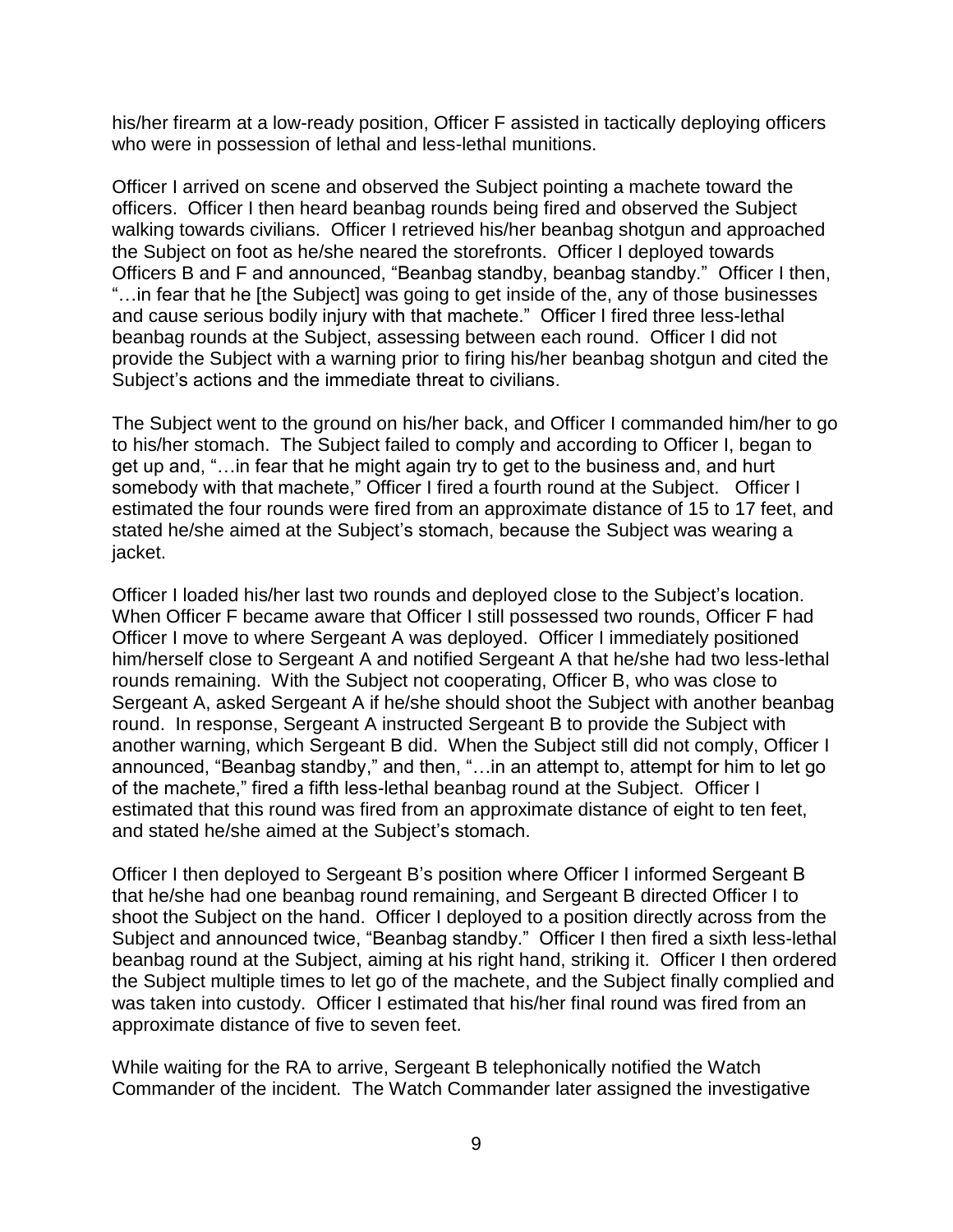responsibility to Sergeant C and instructed him/her to handle the incident as a Non-Categorical Use of Force (UOF).

A Los Angeles Fire Department (LAFD) Engine arrived on scene and treated the Subject for lacerations to his right and left hands. An LAFD RA arrived on scene and transported the Subject to a local hospital. Officer D rode in the RA as his/her partner, Officer C, followed behind.

The Subject was uncooperative with hospital personnel, and they sedated him so they could render medical attention. Per hospital policy, once a patient is sedated, the patient must be intubated and then admitted. In addition to the injuries (welts) received from being struck with multiple beanbag rounds, the Subject had three additional visible injuries. The first was a laceration to the back of his right hand where the last beanbag round had struck. The second was a laceration and infection to the left 5th (pinky) finger, and the third was a contusion above his right eye.

Medical Reports identified the injury to the left finger as pre-existing and found it necessary to cut off a ring to treat it. Upon review of the video recordings which captured the incident, investigators were unable to determine how the Subject sustained the injury to his forehead.

Force Investigation Division (FID) was notified and recommended the incident continue to be handled as a Non-Categorical UOF unless further information regarding the Subject's injuries deemed otherwise. Sergeant C, who was assigned the investigation, then responded to the arrest scene and to the hospital where he/she photographed the Subject's injuries. Upon receiving additional information regarding the Subject's injuries, and that he had been admitted, FID responded to the police station and to the hospital, to conduct an assessment.

FID concluded that the incident fit the criteria of a Law Enforcement Related Injury (LERI) and that it would be handled as a Categorical Use of Force (CUOF). Real-Time Analysis and Critical Response (RACR) Division was notified.

FID reviewed all documents and circumstances surrounding the separation and admonition not to discuss the incident prior to being interviewed by FID investigators. Once the case was deemed to be a CUOF, all protocols were followed and properly documented.

## **Los Angeles Board of Police Commissioners' Findings**

The BOPC reviews each Categorical Use of Force incident based upon the totality of the circumstances, namely all of the facts, evidence, statements and all other pertinent material relating to the particular incident. In every case, the BOPC makes specific findings in three areas: Tactics of the involved officer(s); Drawing/Exhibiting of a firearm by any involved officer(s); and the Use of Force by any involved officer(s). Based on the BOPC's review of the instant case, the BOPC made the following findings: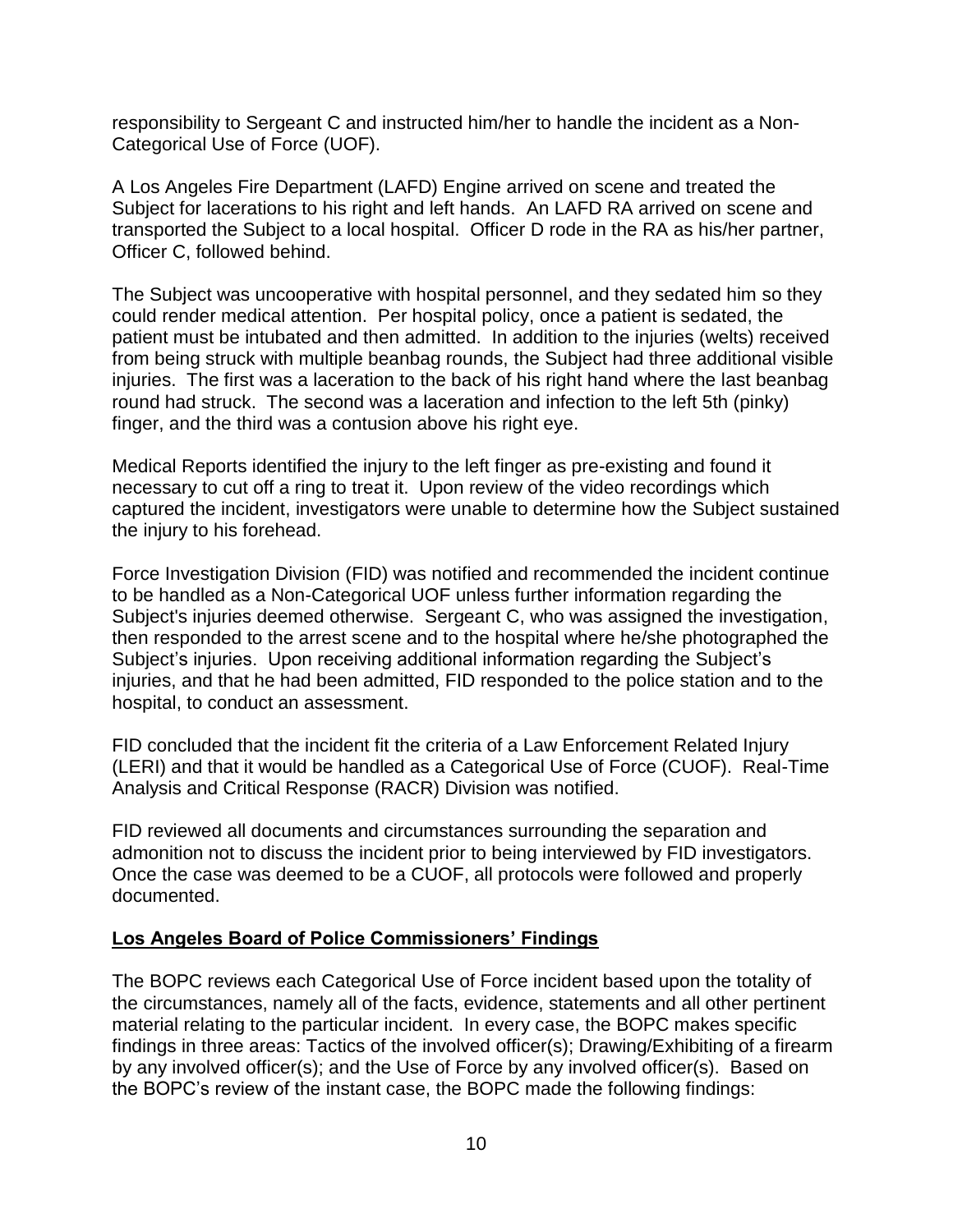# **A. Tactics**

• The BOPC found Sergeants A and B, along with Officers A, B, C, E, F, G, and I's tactics to warrant a Tactical Debrief.

# **B. Drawing and Exhibiting**

• The BOPC found Officers A, C, E, F, and G's drawing and exhibiting of a firearm to be In Policy.

# **C. Non-Lethal Use of Force**

• The BOPC found Sergeant B, along with Officers C, E, and G's (first application) non-lethal use of force to be In Policy. The BOPC found Officer G's second application of non-lethal use of force to be Out of Policy.

# **D. Less-Lethal Use of Force**

• The BOPC found Officers B, F, and I's less-lethal use of force to be In Policy.

# **Basis for Findings**

In making its decision in this matter, the Commission is mindful that every "use of force by members of law enforcement is a matter of critical concern both to the public and the law enforcement community. It is recognized that some individuals will not comply with the law or submit to control unless compelled to do so by the use of force; therefore, law enforcement officers are sometimes called upon to use force in the performance of their duties. It is also recognized that members of law enforcement derive their authority from the public and therefore must be ever mindful that they are not only the guardians, but also the servants of the public. The Department's guiding value when using force shall be reverence for human life. Officers shall attempt to control an incident by using time, distance, communications, and available resources in an effort to de-escalate the situation, whenever it is safe and reasonable to do so. When warranted, Department personnel may objectively use reasonable force to carry out their duties. Officers who use unreasonable force degrade the confidence of the community we serve, expose the Department and fellow officers to legal and physical hazards, and violate the rights of individuals upon whom unreasonable force is used. Conversely, officers who fail to use force when warranted may endanger themselves, the community and fellow officers." (Use of Force Policy, Los Angeles Police Department Manual.)

The Commission is cognizant of the legal framework that exists in evaluating use of force cases, including the United States Supreme Court decision in Graham v. Connor, 490 U.S. 386 (1989), that:

"The reasonableness of a particular use of force must be judged from the perspective of a reasonable officer on the scene, rather than with the 20/20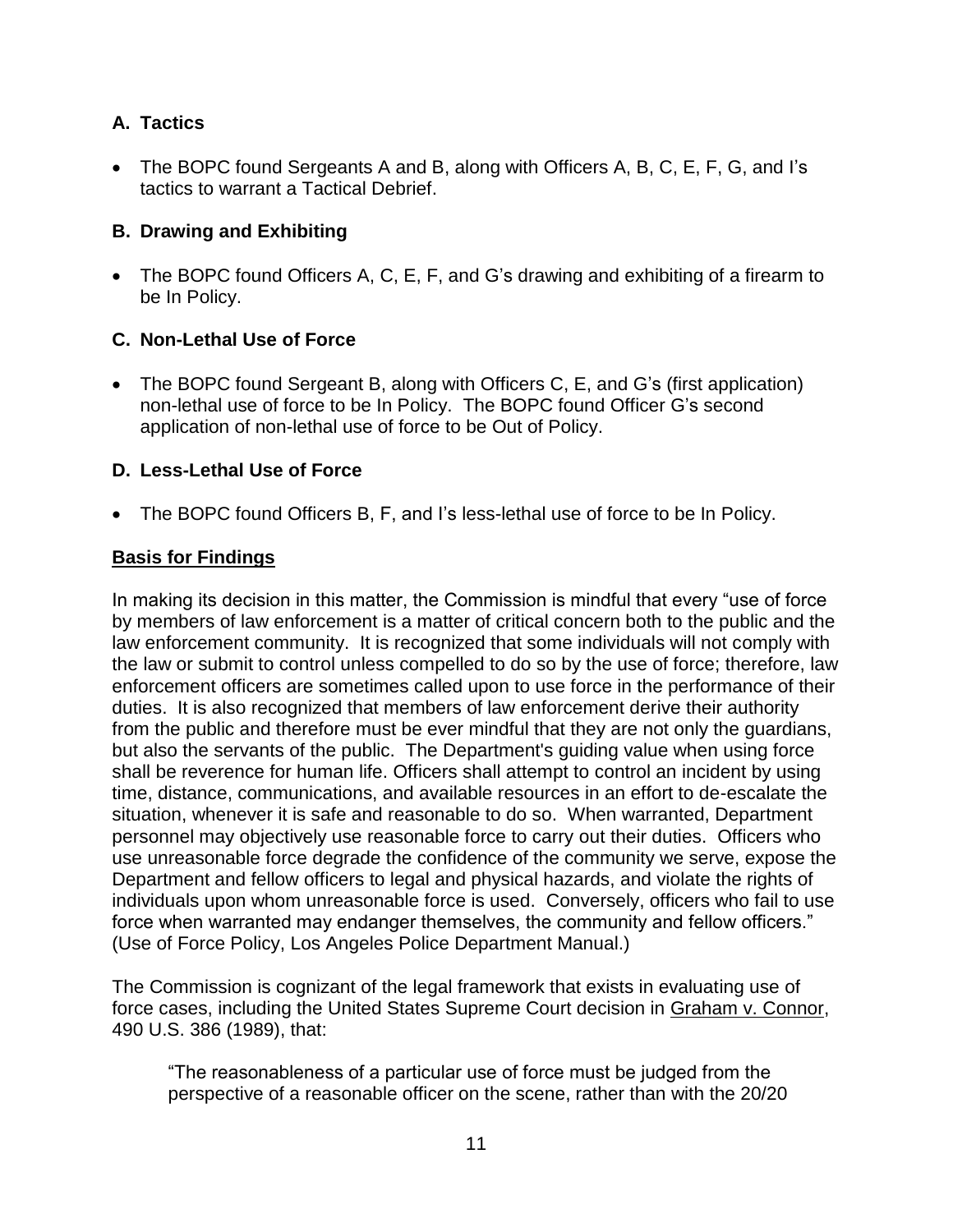vision of hindsight. The calculus of reasonableness must embody allowance for the fact that police officers are often forced to make split-second judgments – in circumstances that are tense, uncertain and rapidly evolving – about the amount of force that is necessary in a particular situation."

The Commission is further mindful that it must evaluate the actions in this case in accordance with existing Department policies. Relevant to our review are Department policies that relate to the use of force:

Law enforcement officers are authorized to use deadly force to:

- Protect themselves or others from what is reasonably believed to be an imminent threat of death or serious bodily injury; or
- Prevent a crime where Palencia's actions place person(s) in imminent jeopardy of death or serious bodily injury; or
- Prevent the escape of a violent fleeing felon when there is probable cause to believe the escape will pose a significant threat of death or serious bodily injury to the officer or others if apprehension is delayed. In this circumstance, officers shall to the extent practical, avoid using deadly force that might subject innocent bystanders or hostages to possible death or injury.

The reasonableness of an Officer's use of deadly force includes consideration of the officer's tactical conduct and decisions leading up to the use of deadly force. (Use of Force Policy, Los Angeles Police Department Manual.) An officer's decision to draw or exhibit a firearm should be based on the tactical situation and the officer's reasonable belief that there is a substantial risk that the situation may escalate to the point where deadly force may be justified. (Los Angeles Police Department Manual.)

Tactical de-escalation involves the use of techniques to reduce the intensity of an encounter with a subject and enable an officer to have additional options to gain voluntary compliance or mitigate the need to use a higher level of force while maintaining control of the situation. Tactical de-escalation does not require that an officer compromise his or her safety or increase the risk of physical harm to the public. De-escalation techniques should only be used when it is safe and prudent to do so. (Tactical De-Escalation Techniques, October 2016.)

# **A. Tactics**

• In its analysis of this incident, the BOPC identified the following tactical considerations:

# **1. Utilization of Cover**

Sergeant B, along with Officers B, E, F, and I, did not utilize cover while standing in the parking lot, giving commands to a suspect armed with a machete.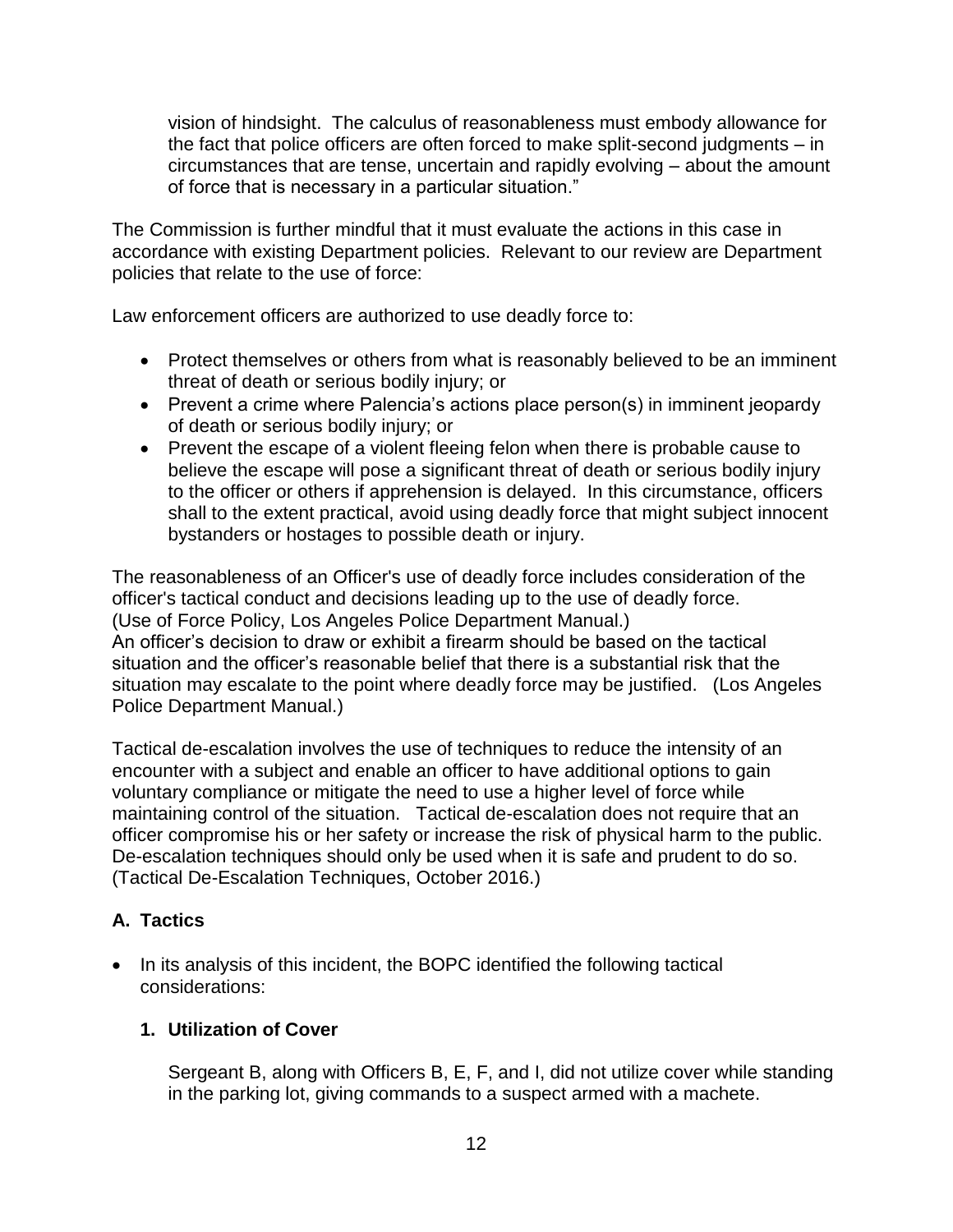The utilization of cover enables officers to confront an armed suspect while simultaneously minimizing their exposure. As a result, the overall effectiveness of a tactical incident can be enhanced while also increasing an officer's tactical options.

In this case, as the Subject moved through the parking lot, Sergeant B, along with Officers B, E, F, and I moved away from cover, through the open parking lot. The Subject's direction of travel caused the officers to have to redeploy to areas with limited cover. Had the officers utilized the parked vehicles in the immediate area, they could have potentially created a crossfire situation or have been too far away from the Subject for the beanbag rounds to have been effective due to the strong winds. The officers identified the lack of cover afforded to them by the Subject's position in the parking lot and repositioned a police vehicle to utilize the doors for cover.

The BOPC would have preferred for the officers to maintain a position of tactical advantage by utilizing cover. The use of cover often results in officers being able to utilize various options as well as providing them with more time to make decisions in the event the suspect presents an imminent threat of death or serious bodily injury. However, the BOPC understood that this situation was fluid and rapidly evolving and that the suspect's actions and movement dictated the officers' movement away from cover. Department personnel are expected to be flexible and continually assess their circumstances. In this case, the supervisor and officers recognized that they would benefit from cover and moved a police vehicle into a position where it could be used for cover.

Based on the totality of the circumstances, the BOPC determined that Sergeant B's, along with Officers B, F, I and E's actions were not a substantial deviation from approved Department tactical training.

## **2. Tactical Communication/Planning**

Sergeants A and B did not effectively communicate with one another to formulate a coordinated tactical plan during the incident.

Operational success is based on the ability of the officers to effectively communicate during critical incidents. The officers, when faced with a tactical incident, improve their overall safety by their ability to recognize an unsafe situation and work collectively to ensure a successful resolution. A sound tactical plan should be implemented to ensure minimal exposure to the officers, while keeping in mind officer safety concerns.

In this case, both sergeants individually communicated effectively with and directed officers at scene, monitored for potential crossfire issues, and ensured that use of force warnings were given to reduce the potential of contagious fire.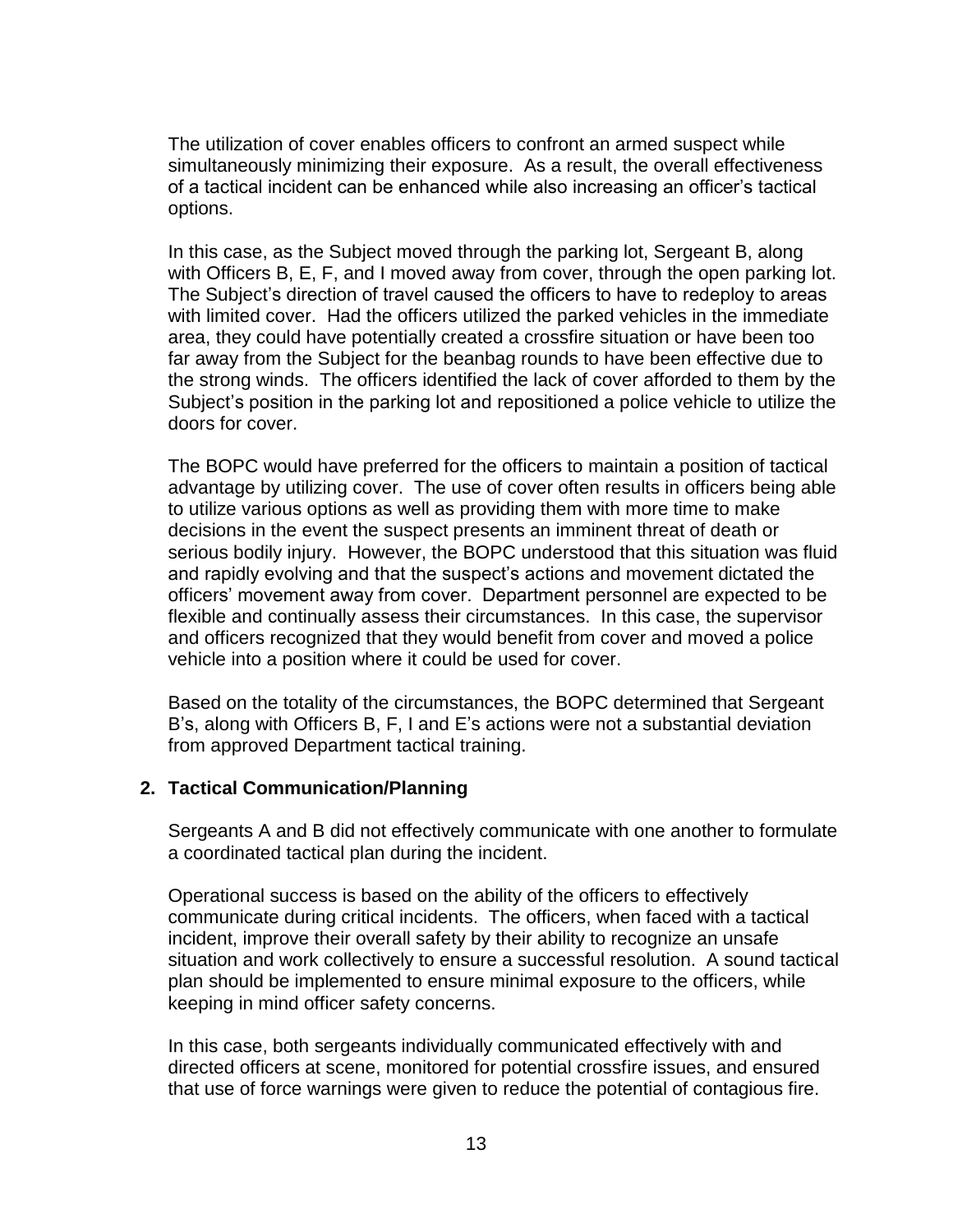However, Sergeants A and B did not effectively communicate with one another to develop a plan to gain the Subject's compliance, control the number of officers deploying lethal force options, or formulate a contact team to take the Subject into custody. Although this was a rapidly evolving situation, the BOPC would have preferred the sergeants take the time to plan a coordinated effort to take the Subject into custody.

Based on the totality of the circumstances, the BOPC determined that while identified as an area for improvement, Sergeants A and B's actions were not a substantial deviation from approved Department tactical training.

• The BOPC also considered the following:

## **1. Contact and Cover**

The investigation revealed Officer B's belief that Officer A was the lethal cover officer. Officer A believed he/she was assigned as both the contact and lethal cover officer. The officers were reminded to utilize the concept of contact and cover, during which one officer initiates contact while the other officer provides cover.

#### **2. Beanbag Shotgun Manipulations**

The investigation revealed that Officer B chambered a round in his/her beanbag shotgun while he/she was still seated inside his/her police vehicle and responding to the radio call. Officer B was reminded that chambering a round in a moving vehicle may lead to an unintentional discharge of the shotgun.

Officer F inadvertently ejected a beanbag sock round onto the ground while conducting a chamber check. Officer B was reminded of the importance of proper weapons manipulations during a critical incident.

#### **3. Tactical Vehicle Deployment**

The investigation revealed that Officer A parked the police vehicle approximately 19 feet away from the Subject upon the officers' initial contact with the Subject. The BOPC would have preferred that the officer had placed the police vehicle further away from the Subject, who was armed with a machete, in order to give the officers additional time and distance to assess his actions.

#### **4. Non-Conflicting Simultaneous Commands**

The investigation revealed that the sergeants and several officers were giving simultaneous commands to the Subject during the incident. Although the commands were non-conflicting, the officers were reminded that simultaneous commands sometimes lead to confusion and non-compliance.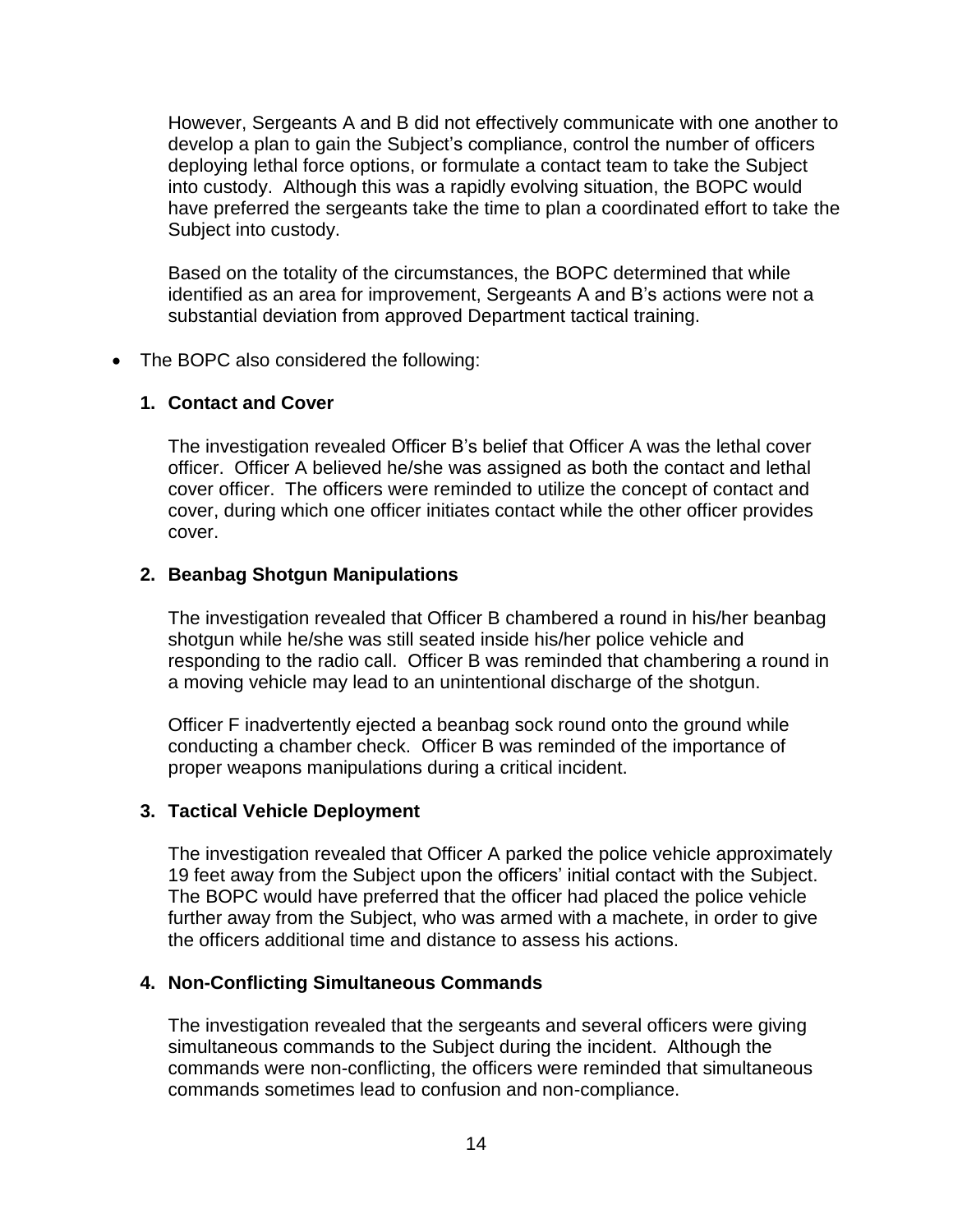# **Command and Control**

• In reviewing this incident, the BOPC acknowledged the supervisors' overall effectiveness in directing the officers, resulting in the achievement of the Department's goal of preservation of and reverence for human life.

Sergeant A arrived at the scene and verified that officers were assigned lethal and less-lethal cover. Sergeant A effectively communicated with Officer B and directed Officer B to fire the beanbag shotgun at the Subject if the Subject advanced toward him/her. Additionally, Sergeant A monitored the situation for potential crossfire issues and ensured that numerous verbal warnings were given.

Sergeant B arrived at the scene and effectively communicated with the officers, directing them towards the Subject as the Subject walked through the parking lot. Sergeant B ensured that the officers gave commands to the Subject in both English and Spanish. Additionally, Sergeant B directed Officer I to discharge the beanbag shotgun at the hand that the Subject was holding the machete in, directed the arrest team to approach and take the Subject into custody, but Sergeant B also directed the application of the HRD.

Although this was a rapidly unfolding situation, neither sergeant declared him/herself as the Incident Commander (IC) upon their arrival. This led to no clear transfer of command between Sergeant A, whom was already at scene, and Sergeant B, who arrived and began directing officers.

Although both sergeants individually took command and control of the incident, they did not effectively communicate with one another to formulate a plan to gain the Subject's compliance, control the number of designated lethal and less-lethal officers or form a contact team to take the Subject into custody.

In addition, Sergeant B physically involved him/herself when taking the Subject into custody, thus limiting his/her ability provide oversight of the incident. The BOPC would have preferred that Sergeant B maintain a supervisory role and not physically involve him/herself in the incident.

While identified as an area for improvement, Sergeants A and B's actions were not a substantial deviation from approved Department tactical training.

The BOPC found Sergeants A and B, along with Officers A, B, C, E, F, G, and I's tactics to warrant a Tactical Debrief.

# **B. Drawing and Exhibiting**

• According to Officer A, based on the comments of the call, the suspect was armed with a machete. As he/she exited his/her police vehicle, Officer A drew his/her service pistol and assumed a position of cover behind his/her passenger door.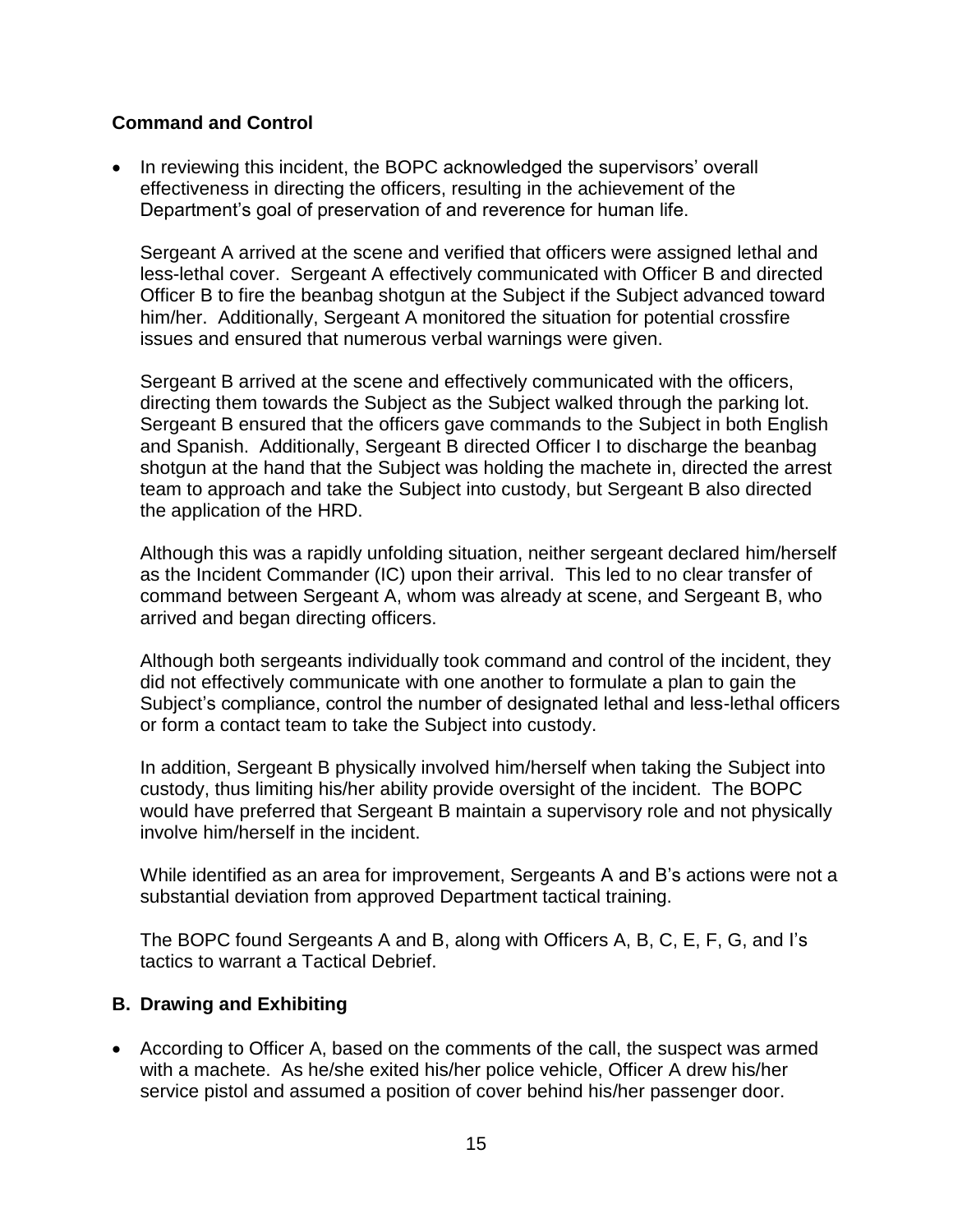- According to Officer C, he/she observed the Subject holding a machete in his right hand. Fearing the weapon could cause serious bodily injury or death to him/herself or other officers, Officer C drew his/her service pistol.
- According to Officer E, he/she arrived at scene and observed the Subject armed with a machete. Officer E feared for his/her safety and drew his/her service pistol.
- According to Officer F, he/she knew his/her beanbag shotgun was empty so he/she slung it and drew his/her service pistol because he/she believed the situation could still escalate to one involving the use of deadly force since the Subject was still armed with the machete.
- According to Officer G, immediately upon his/her arrival, heshe drew his/her service pistol, when he/she observed the Subject holding a machete in his/her right hand and brandishing it in an aggressive manner.
- Based on the totality of the circumstances, the BOPC determined that an officer with similar training and experience as Officers A, C, E, F, and G, while faced with similar circumstances, would reasonably believe that there was a substantial risk the situation may escalate to the point where deadly force may be justified.

Therefore, the BOPC found Officers A, C, E, F, and G's drawing and exhibiting of a firearm to be In Policy.

## **C. Non-Lethal Use of Force**

• **Officer G –** Body weight, Physical Force, and Firm Grip

According to Officer G, during the handcuffing process, he/she used his/her body weight, physical force, and a firm grip to control the Subject's movements.

## **Second Application of Firm Grip**

According to Officer G, while conducting a search of the Subject, he/she reached to grab the Subject's shoulder area, but grabbed the Subject's hair instead.

• **Officer C –** Body weight

During the handcuffing process, Officer C used his/her body weight to control the Subject's legs.

• **Sergeant B –** Firm Grip and Physical Force

Sergeant B assisted with taking the Subject into custody because Sergeant B saw that the officers were struggling to handcuff the Subject. While the Subject was on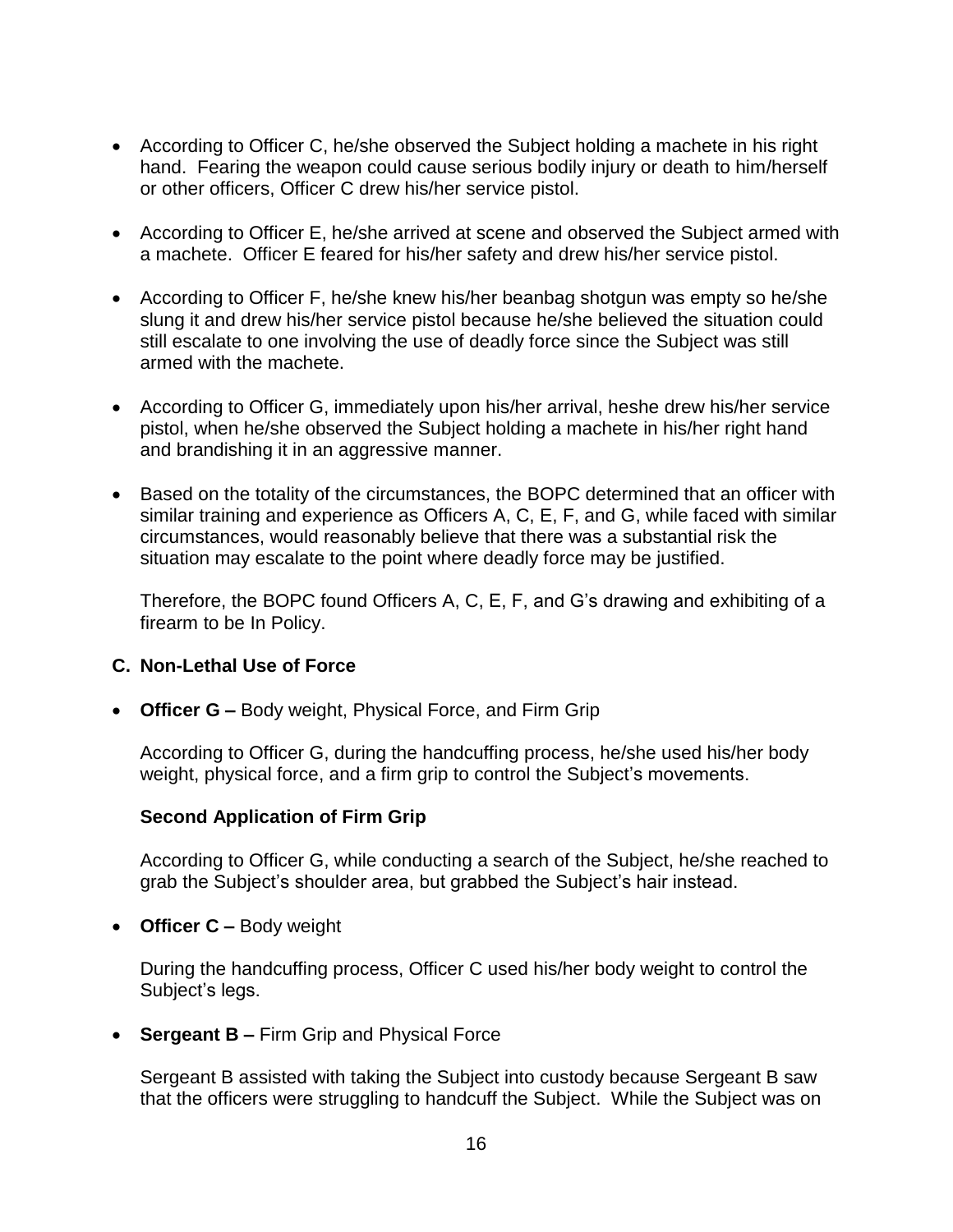the ground, Sergeant B used a firm grip and physical force to control the Subject's arm so officers could handcuff him.

• **Officer E** – Firm Grip and Body weight

During the handcuffing process, Officer E utilized his/her body weight to control the Subject's legs so that the HRD could be applied.

• Based on the totality of the circumstances, the BOPC determined that an officer with similar training and experience as Sergeant B, along with Officers G (first application), C and E, while faced with similar circumstances, would believe that this same application of non-lethal force would be reasonable to overcome the Subject's resistance while taking him into custody

Therefore, the BOPC found Sergeant B's, along with Officers C, E, and G 's (first application) non-lethal use of force to be objectively reasonable and In Policy.

However, the BOPC determined that the Subject was not actively resisting or attempting to flee at the time Officer G grabbed and pulled the Subject's hair. An officer with similar training and experience as Officer G, while faced with similar circumstances, would not believe that Officer G's second application of non-lethal force would be reasonable.

Therefore, the BOPC found Officer G's second application of non-lethal use of force to be unreasonable and Out of Policy.

## **D. Less-Lethal Use of Force**

• **Officer B – Beanbag shotgun, twelve beanbag sock rounds**

## **First Sequence – Six beanbag sock rounds**

According to Officer B, the Subject failed to comply with commands to drop the machete. When the Subject took a step towards Officer B, Officer B fired two beanbag sock rounds at the Subject to stop his actions. Officer B fired four additional beanbag sock rounds at the Subject to stop his actions when the Subject turned and began walking in the direction of bystanders while armed with the machete.

## **Second Sequence – Six beanbag sock rounds**

Officer B then retrieved another beanbag shotgun and ran towards the Subject, who was still armed with the machete. The Subject was walking toward bystanders who were standing near the corner of the mall. Officer B believed that the first six beanbag sock rounds that he/she fired at the Subject's torso were not completely effective, so he/she fired four additional beanbag sock rounds at the Subject's legs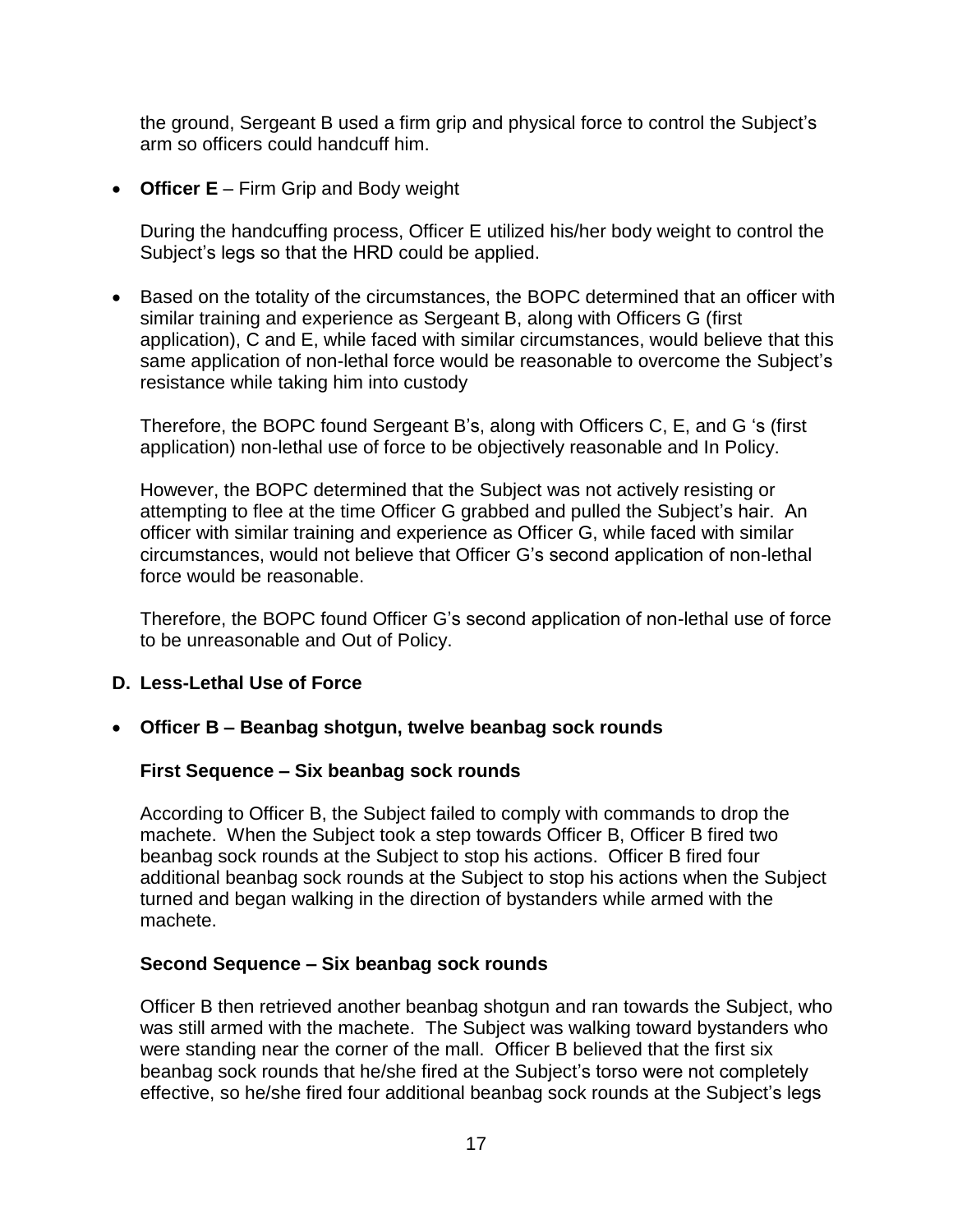causing him to fall to the ground, but not drop the machete. Officer B fired two additional sock rounds at the Subject to get him to drop the machete because Officer B feared that the Subject would get back up.

# • **Officer F – Beanbag shotgun, six beanbag sock rounds**

# **First Sequence – Four beanbag sock rounds**

According to Officer F, the Subject was moving and waving the machete in an aggressive manner. The Subject then began walking toward the occupied businesses, ignoring commands by officers to get down on the ground and drop the machete. Officer F feared the Subject would advance and use the machete on officers or bystanders in the area so he/she fired four beanbag sock rounds at the Subject.

# **Second Sequence – Two beanbag sock rounds**

According to Officer F, the Subject was still armed with the machete as he walked toward open businesses. Officer F redeployed to a position of cover, closer to the Subject. Fearing for the safety of the occupants of the businesses, Officer F fired two beanbag sock rounds at the Subject's lower torso area to stop his movement.

# • **Officer I –Beanbag shotgun, six beanbag sock rounds**

## **First Sequence – Four beanbag sock rounds**

According to Officer I, he/she observed the Subject holding a large machete and waving it aggressively. The Subject then began moving toward the shopping center while still armed with the machete. Fearing for the safety of the public, Officer I fired three beanbag sock rounds at the Subject's abdomen area to stop his movement.

After Officer I fired his/her third beanbag sock round, the Subject fell to the ground and then began to get up again while holding the machete. Officer I feared the Subject would attempt to get to the businesses and hurt somebody with the machete, so he/she fired a fourth beanbag sock round to stop the Subject's actions.

# **Second Sequence – One beanbag sock round**

According to Officer I, he/she redeployed to a position of cover, closer to the Subject. The Subject refused to follow commands to let go of the machete. Officer I believed the Subject was beginning to recover from the previous rounds and was unsafe to approach. Officer I fired his/her fifth beanbag sock round at the Subject's abdomen in an attempt to get him to drop the machete.